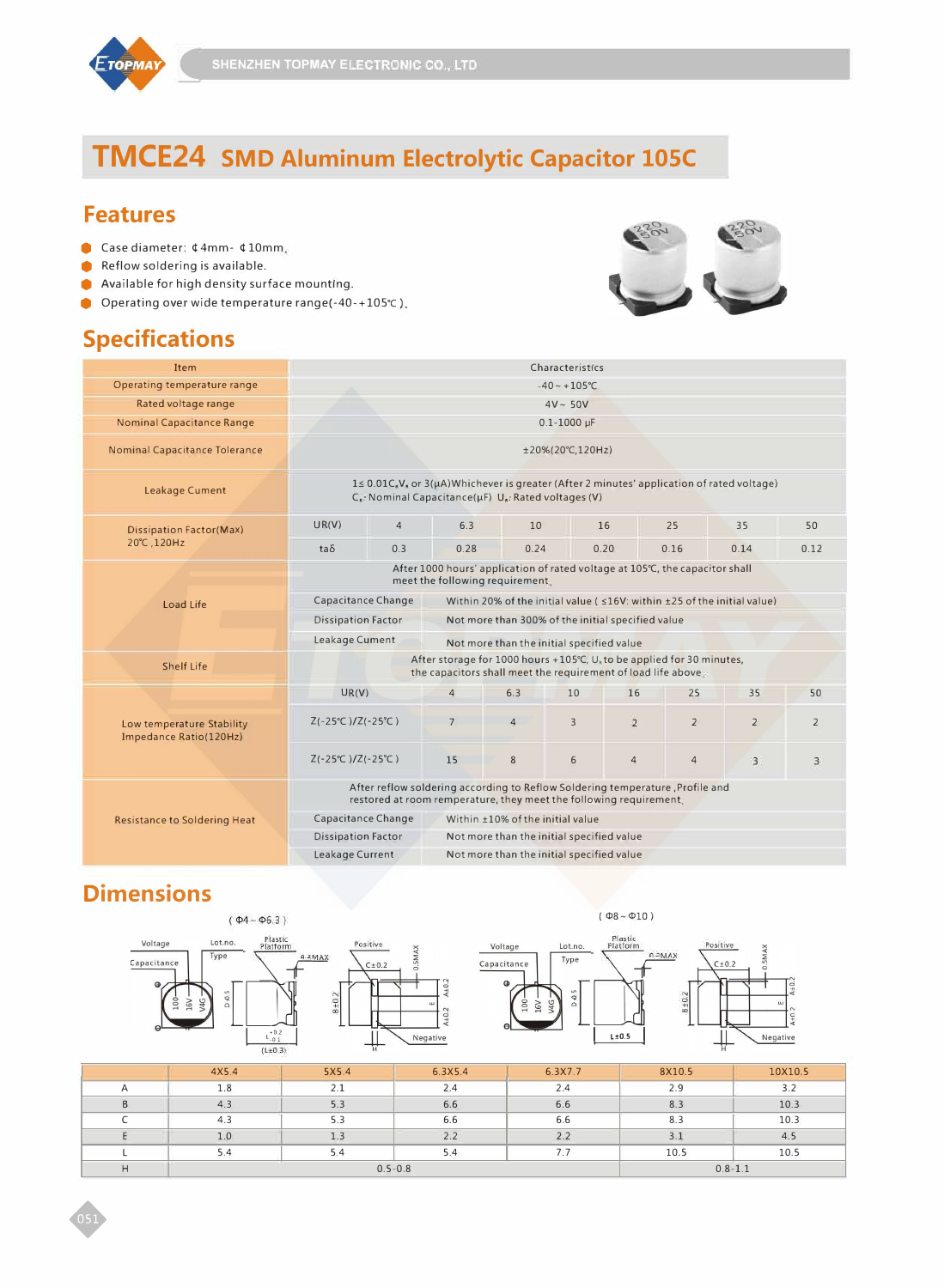

#### **Nominal capacitance,rated voltage,rated ripple current and case size table**

| V    | $\overline{4}$              |             | 6.3              |             | $10\,$           |            | 16                          |             | 25               |             | 35                          |             | 50                          |                |
|------|-----------------------------|-------------|------------------|-------------|------------------|------------|-----------------------------|-------------|------------------|-------------|-----------------------------|-------------|-----------------------------|----------------|
| μF   | <b>DXL</b><br>$\mathsf{mm}$ | $1 -$<br>mA | <b>DXL</b><br>mm | $I -$<br>mA | <b>DXL</b><br>mm | $1-$<br>mA | <b>DXL</b><br>$\mathsf{mm}$ | $1 -$<br>mA | <b>DXL</b><br>mm | $1 -$<br>mA | <b>DXL</b><br>$\mathsf{mm}$ | $I -$<br>mA | <b>DXL</b><br>$\mathsf{mm}$ | $I \sim$<br>mA |
| 0.1  |                             |             |                  |             |                  |            |                             |             |                  |             |                             |             | 4X5.4                       | 0.7            |
| 0.22 |                             |             |                  |             |                  |            |                             |             |                  |             |                             |             | 4X5.4                       | 1.6            |
| 0.33 |                             |             |                  |             |                  |            |                             |             |                  |             |                             |             | 4X5.4                       | 2.5            |
| 0.47 |                             |             |                  |             |                  |            |                             |             |                  |             |                             |             | 4X5.4                       | 3.5            |
| 1.0  |                             |             |                  |             |                  |            |                             |             |                  |             |                             |             | 4X5.4                       | 6.3            |
| 2.2  |                             |             |                  |             |                  |            |                             |             |                  |             |                             |             | 4X5.4                       | 11             |
| 3.3  |                             |             |                  |             |                  |            |                             |             |                  |             | 4X5.4                       | 13          | 4X5.4                       | 13             |
| 4.7  |                             |             |                  |             |                  |            |                             |             | 4X5.4            | 13          | 4X5.4                       | 14          | 5X5.4                       | 16             |
| 10   |                             |             |                  | W           | $\sim$           | m,         | 4X5.4                       | 18          | 5X5.4            | 20          | 5X5.4                       | 21          | 6.3X5.4                     | 24             |
| 22   |                             |             | 4X5.4            | 22          | 5X5.4            | 25         | 5X5.4                       | 37          | 6.3X5.4          | 36          | 6.3X5.4                     | 38          | 6.3X7.7                     | 51             |
| 33   | 4X5.4                       | 18          | 5X5.4            | 27          | 5X5.4            | 30         | 6.3X5.4                     | 40          | 6.3X5.4          | 44          | 6.3X5.4                     | 42          | 6.3X7.7                     | 60             |
| 47   | 4X5.4                       | 23          | 5X5.4            | 33          | 6.3X5.4          | 41         | 6.3X5.4                     | 48          | 6.3X5.4          | 48          | 6.3X7.7                     | 49          | 6.3X7.7                     | 63             |
| 100  | 5X5.4                       | 42          | 6.3X5.4          | 50          | 6.3X5.4          | 53         | 6.3X5.4                     | 60          | 6.3X7.7          | 91          | 6.3X7.7                     | 84          | 8X10.5                      | 155            |
| 150  | 6.3X5.4                     | 61          | 6.3X5.4          | 55          | 6.3X5.4          | 62         | 6.3X7.7                     | 95          | 8X10.5           | 140         | 8X10.5                      | 155         | 10X10.5                     | 300            |
| 220  | 6.3X5.4                     | 68          | 6.3X7.7          | 105         | 6.3X7.7          | 105        | 6.3X7.7                     | 105         | 8X10.5           | 175         | 8X10.5                      | 300         |                             |                |
| 330  | 6.3X7.7                     | 73          | 6.3X7.7          | 105         | 8X10.5           | 175        | 8X10.5                      | 195         | 8X10.5           | 220         |                             |             |                             |                |
| 470  | 6.3X7.7                     | 105         | 8X10.5           | 170         | 8X10.5           | 210        | 8X10.5                      | 310         |                  |             |                             |             |                             |                |
| 680  | 8X10.5                      | 210         | $25 - 11$        | 210         | 10X10.5          | 230        | 10X10.5                     | 350         |                  |             |                             |             |                             |                |
| 1000 | 8X10.5                      | 260         | 10X10.5          | 230         |                  |            |                             |             |                  |             |                             |             |                             |                |

## **Frequency coefficient of ripple cument**

| Frequency   | 50Hz | 120Hz | 300Hz | 1KHz | 10KHz |  |
|-------------|------|-------|-------|------|-------|--|
| Coefficient | 0.70 | 1.00  | 1.17  | 1.36 | 1.50  |  |